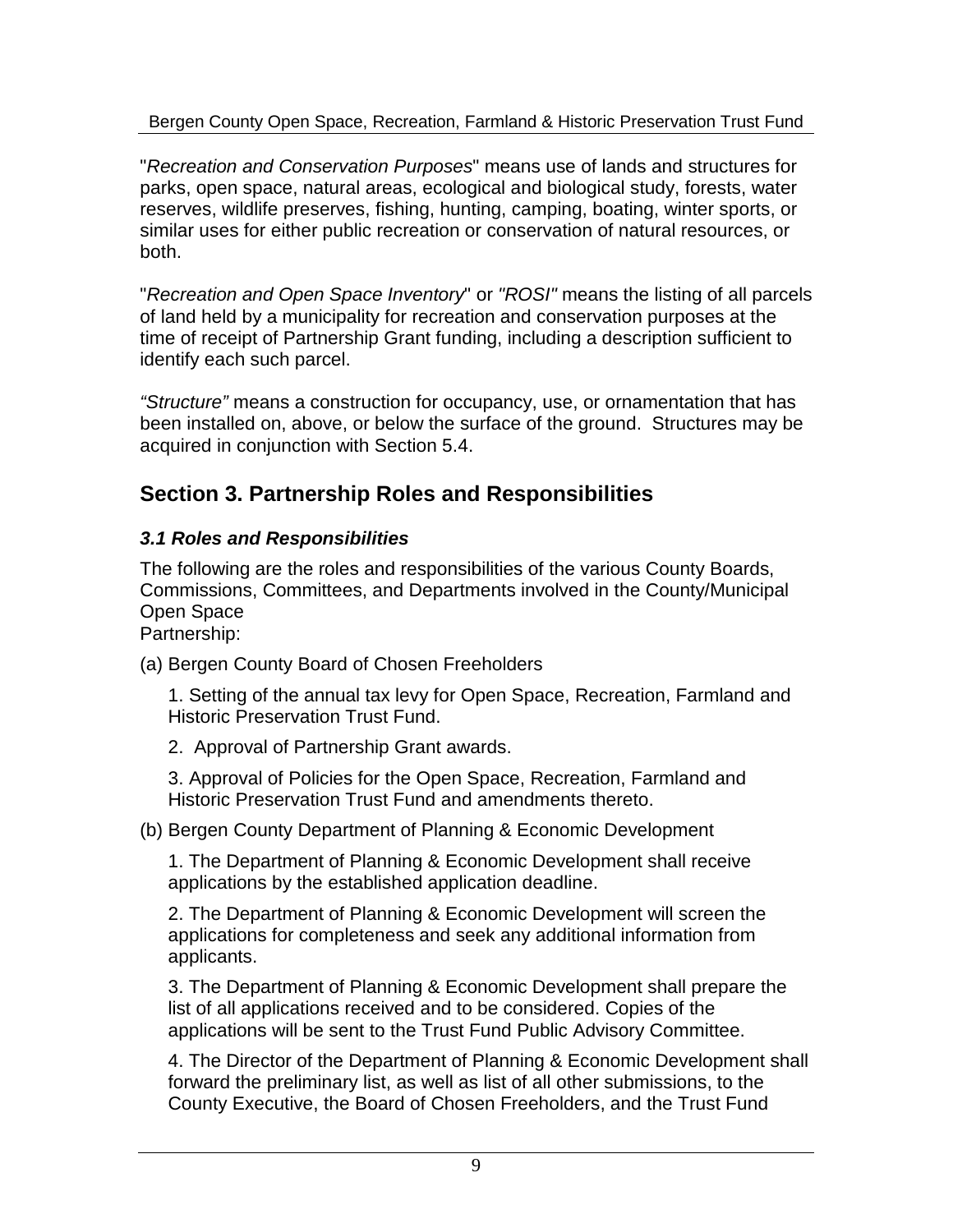Public Advisory Committee. The list(s) shall provide appropriate information describing the grant applications including information such as, but not limited to: name of applicant, name of project, project description, funding requested.

 Following the determination of the final project award recommendations by the Trust Fund Public Advisory Committee (See Section 3.1.c.), the Director of the Department of Planning & Economic Development shall forward to the County Executive and the Board of  $\& R \times Q \quad W \cup R \& R \quad W \quad$ recommended Grant Award list.

 The Department of Planning & Economic Development shall schedule at least one public hearing at least 30 days after the transmittal in accordance with N.J.S.A. 40:12-15.1 et seq., to solicit public comment on the proposed grant award recommendations.

(c) Bergen County Trust Fund Public Advisory Committee

1. Receive applications, visit proposed project sites, hear applicant oral presentations, and determine the final annual award recommendations to be submitted to the County Administration and the Board of County Commissioners.

 As necessary, emergency project requests will be reviewed by the Trust Fund Public Advisory Committee and its recommendations sent to the County Administration and the Board of County Commissioners to determine whether to include this project request as part of the final annual list of projects for funding.

 Fulfills all other responsibilities identified in this manual and from time to time as identified by the Bergen County Board of County Commissioners.

# **Section 4. Applicant Eligibility**

# *4.1 Eligible Applicants*

Any Bergen County municipality, combination of Bergen County municipalities, or qualified charitable conservancy that has the authority to enter into a grant agreement with the County of Bergen and to fulfill the obligations agreed to under the grant agreement is eligible to apply for Partnership Grant funding.

# **Section 5. Project Eligibility, Project Costs, Conditions and Limitations**

# *5.1 General Provisions*

(a) An applicant shall be limited to submitting two (2) applications for open space acquisition per grant round. Joint applications submitted by two or more applicants shall constitute an application for each involved applicant.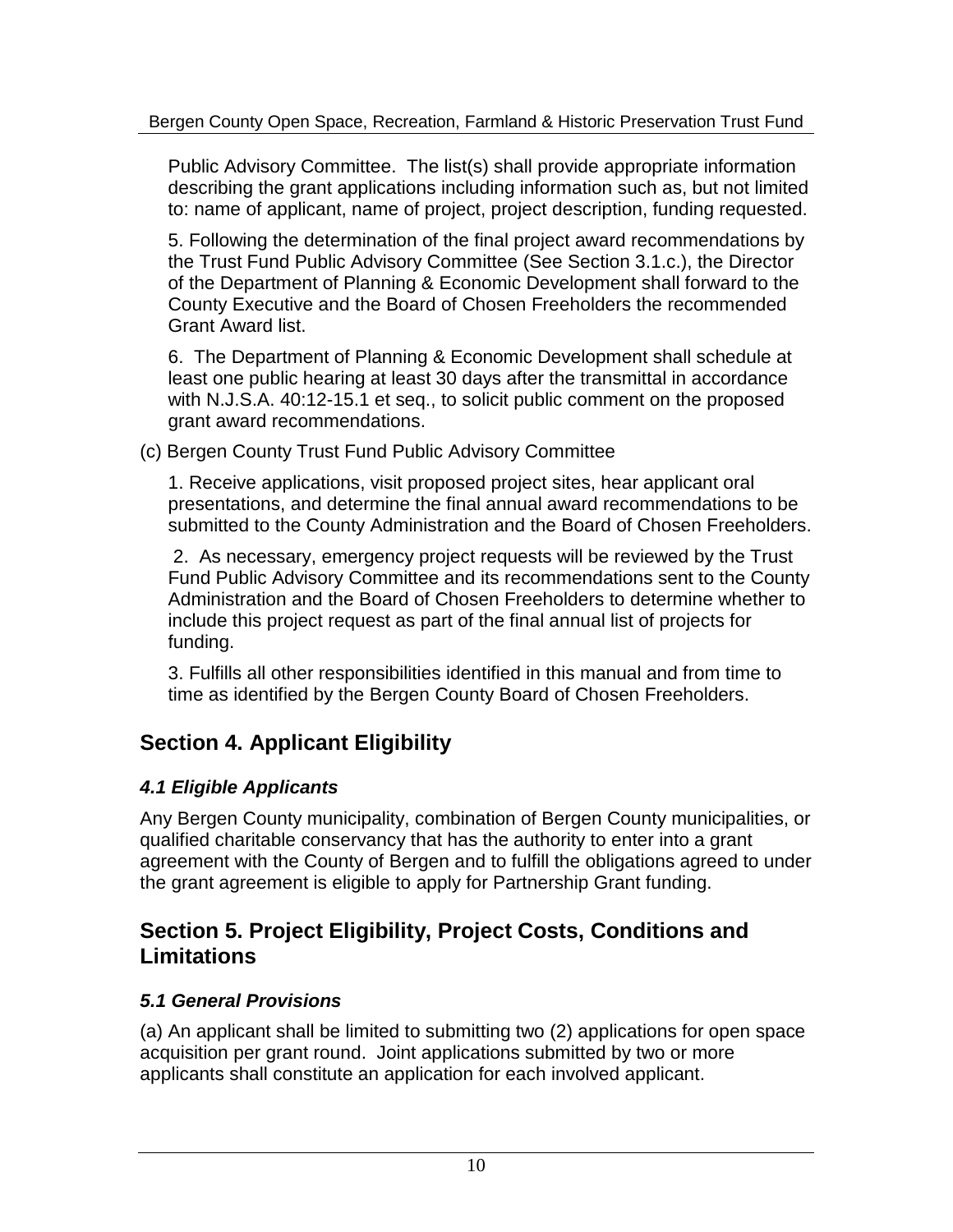(b) The applicant is responsible for meeting all requirements of this Manual, State statutes, Federal statutes, and local ordinances, as applicable.

### *5.2 Eligible Land Acquisitions*

(a) Lands for recreation and conservation purposes, as defined at Subsection 2.1 and located within Bergen County, are eligible for acquisition with Partnership Grant funding. Lands may include, for example:

1. River waterfront, or a lake, pond or stream that provides for opportunity for physical and visual public access, swimming, water sports, fishing and/or boating;

2. A natural area such as a wildlife preserve, forest and/or wetland, scenic vista or landscape that provides opportunity for conservation, nature observation, camping and/or hiking;

3. Open space suitable for playgrounds, athletic fields, and active or passive recreation.

(b) Lands shall constitute a single parcel, as defined at Subsection 2.1. A separate parcel shall constitute a separate application.

### *5.3 Ineligible Land Acquisitions*

The following land acquisitions are not eligible for Partnership Grant funding:

(a) Any site to be purchased in fee to which public access is not permitted, unless the Trust Fund Public Advisory Committee, with Board of County Commissioner endorsement, agrees that public accessibility would be detrimental to the land or any natural resources associated with the land;

(b) Any perpetual conservation easement not consistent with Subsection 2.1;

(c) Any site that is more than 50% covered with structures or other impervious surfaces that are intended to remain;

(d) Any site that is, or intended to be, used as a public road right-of-way;

(e) Any land that is, or was subject to, the Green Acres diversion process as defined at N.J.A.C. 7:36-21 et. seq.

### *5.4 Acquisition of Structures*

(a) An applicant may apply for funding for the acquisition of a structure, in conjunction with an eligible land acquisition, when the applicant agrees to maintain and operate the improved properties and structures for outdoor recreation and conservation purposes to support the use of a public recreation facility, and/or has historical significance.

(b) Structures that do not meet the criteria of Subsection 5.4(a) above, and are proposed for demolition, are not eligible for Partnership Grant funding. The cost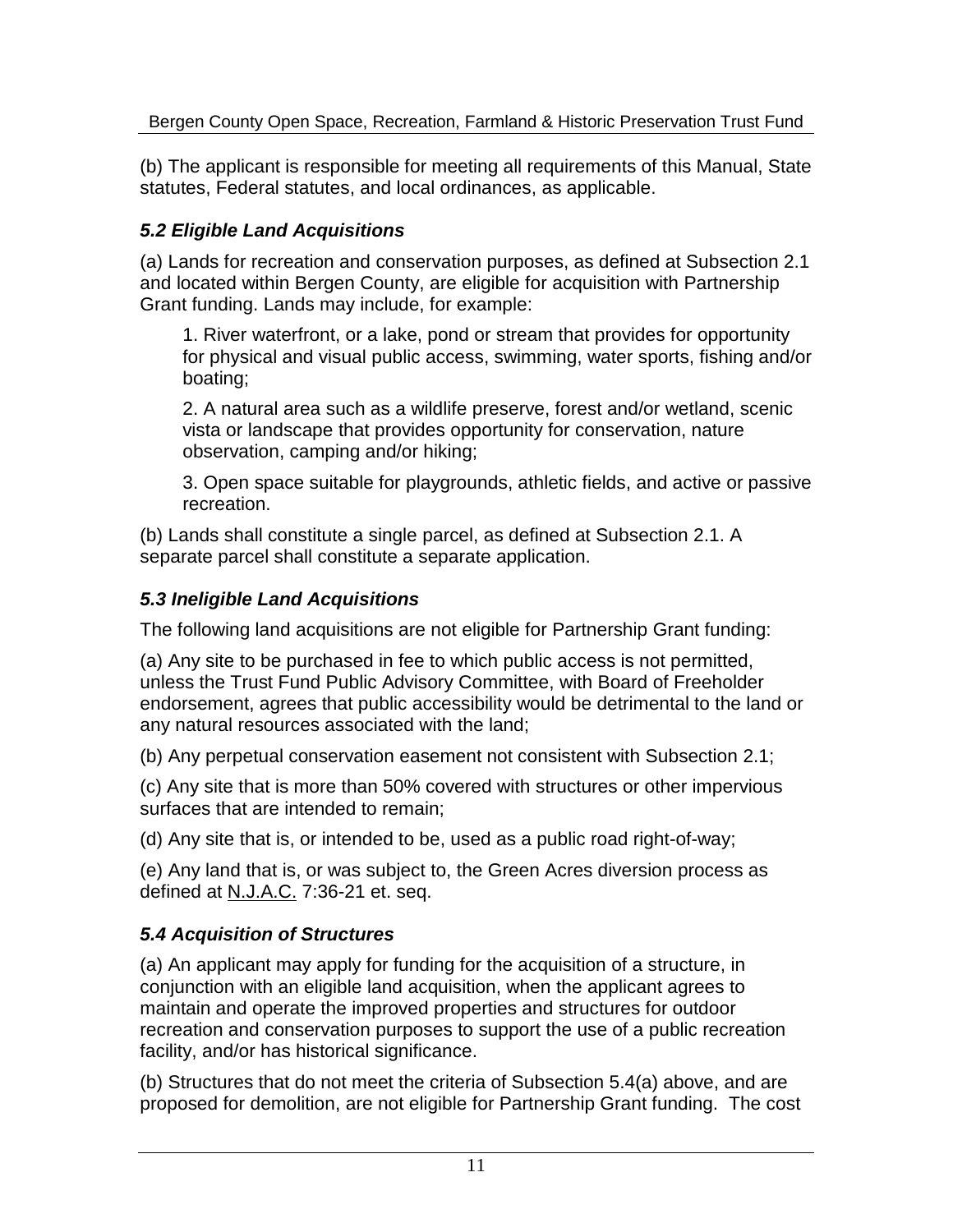to demolish and/or removal said building/structure is not eligible for funding under the Trust Fund acquisition project.

(c) If an open space property acquisition involves the demolition or alteration of any existing building/structures(s); the applicant must first submit information to the Bergen County Division of Historic and Cultural Affairs for an evaluation of its historic significance.

### *5.5 Acquisition of Conservation Easements*

(a) An applicant may acquire a perpetual conservation easement, provided the easement:

1. Provides for meaningful public access, which would include such things as public access on a scheduled basis; access to areas of interest on the site; or a public corridor that connects existing parkland. This public access should not be detrimental to the very nature of acquiring the easement nor impede the best management practices of the site, including, but not limited to: ecological damage and endangered species. The County vigorously encourages the success of these sites and what they provide to residents in terms of quality of life and economic benefit

2. Is contiguous and beneficial to other public parkland or easements which provide or is planned to provide public access; or

3. Provides for the acquisition of those rights necessary to serve as a buffer or protective area to existing permanent open space or to a unique natural area or wildlife habitat.

(b) If an applicant acquires a conservation easement utilizing Partnership Grant funding, the owner shall be required to enter into an agreement with the applicant granting to the applicant the "right of first refusal" were the property in whole or in part to be placed on the market for sale in fee simple absolute or for some lesser interest for a use other than agriculture, conservation or recreation.

(c) If an applicant proposes to acquire a conservation easement upon agricultural lands of which more than 50 % is located within a County designated Agriculture Development Area, the applicant shall solicit commentary from the Bergen County Agriculture Development Board 45 days prior to submitting a Partnership Grant Application. The commentary shall be included in the application package.

# *5.6 Donations Toward the Cost of Acquisition*

If an acquisition is to be funded in part by a donation, the applicant shall submit, as part of the application for Partnership Grant funding, a letter from the donor which expresses the donor's intent to donate cash or a portion of the appraised value of the parcels or easements to be acquired and which states the estimated value of the donation.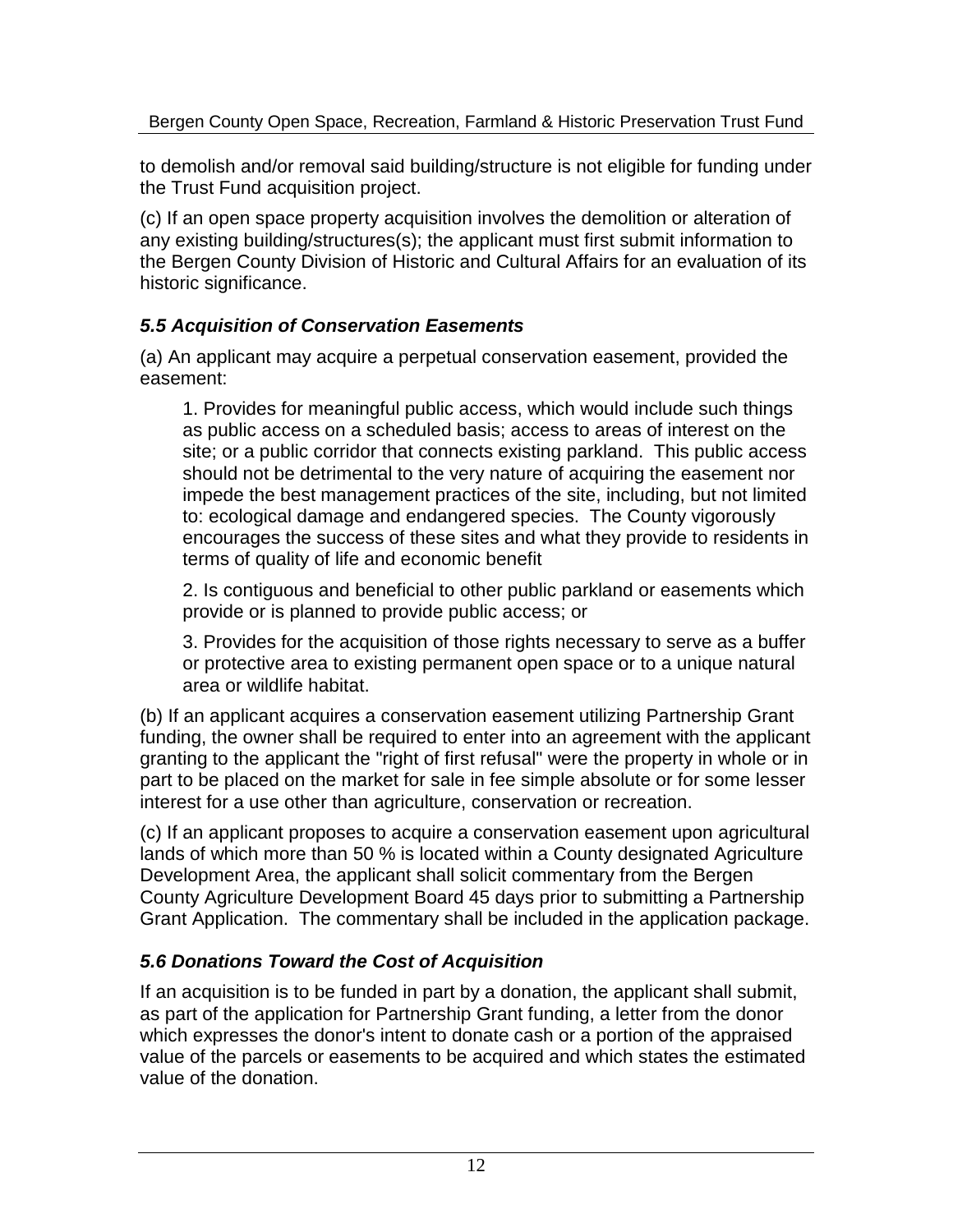### *5.7 Allowable and Disallowable Project Costs*

(a) The following costs, as determined by the Board of County Commissioners, are allowable, provided the costs are incurred in conformance with Chapter 24, P.L. 1997:

1. Costs which the applicant incurs to acquire title or permanent interest in eligible land and structures as permitted under this Section, except those listed in 5.7(b).

(b) The following costs are disallowed:

- 1. Cost of appraisals;
- 2. Cost of legal fees;
- 3. Cost of title searches and title insurance;
- 4. Cost of engineering and/or survey;
- 5. Cost of environmental audit;
- 6. Cost of building demolition, renovation and/or stabilization;

7. Cost associated with administration or operation related to the acquisition;

- 8. Cost of salaries or wages of employees of the applicant;
- 9. Cost of real property taxes; and
- 10. Costs associated with an application for Partnership Grant funding.

# **Section 6. Funding Award Categories**

# *6.1 Acquisition*

(a) A purchase of lands with or without structures which either possess unique or sensitive natural resource characteristics or is suitable for active or passive recreation and is consistent with eligible acquisitions as identified in Subsections 5.2 and 5.4; or

(b) A conservation easement acquisition of lands which either possess unique or sensitive natural resource characteristics or is suitable for active or passive recreation but whose fee simple acquisition is neither desired nor necessary to achieve the municipal open space, conservation or recreation goals and is consistent with eligible acquisitions as identified in Subsection 5.5.

# *6.2 Reimbursement*

(a) An applicant may apply for reimbursement of the acquisition cost for a project site that was acquired under an emergency situation by submitting a grant application in the grant round which immediately follows the date of closing on the acquisition. An emergency situation involves lands under imminent threat of development and/or the presence of an At-Risk letter from Green Acres.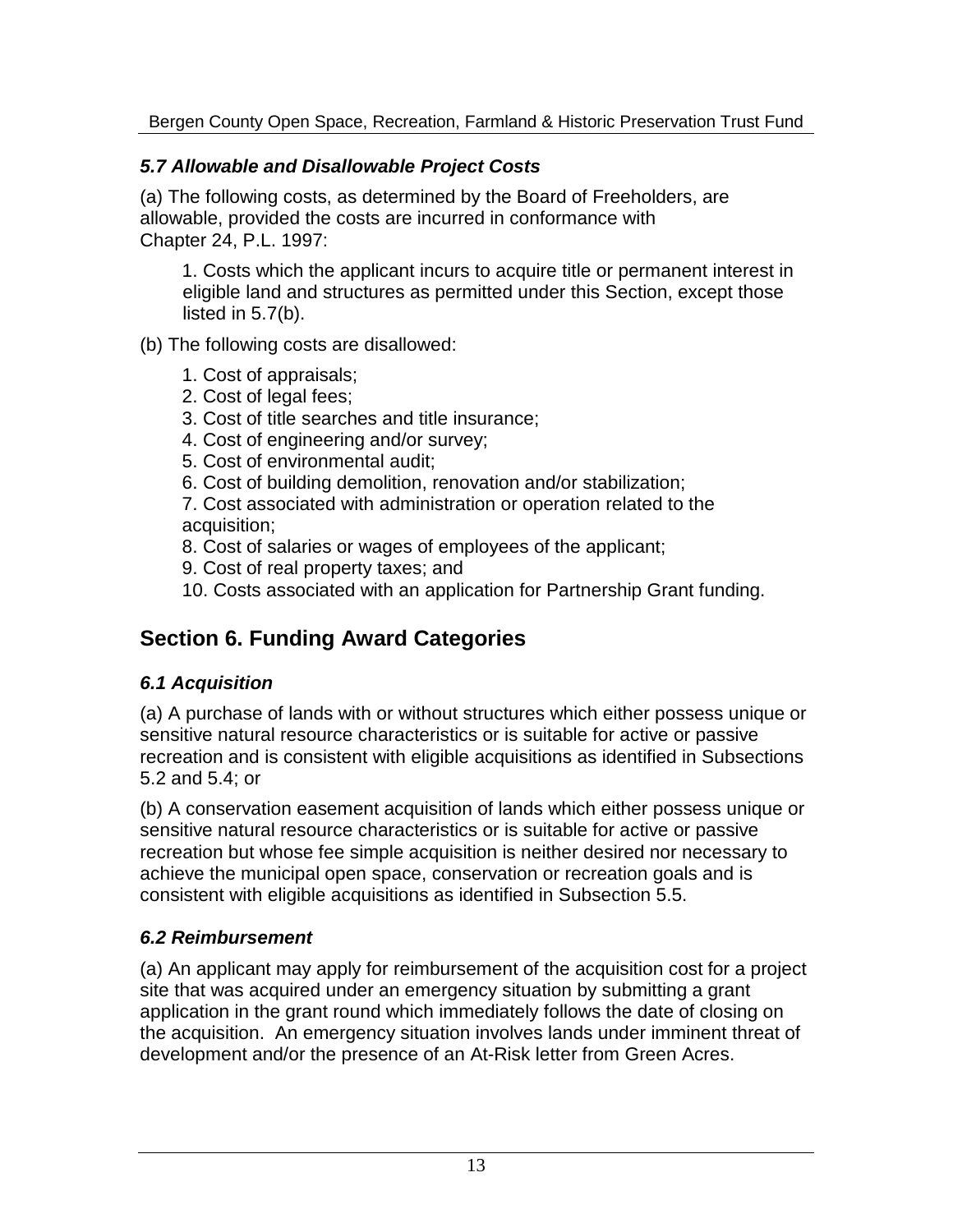(b) An applicant may apply for reimbursement of the acquisition cost for a project site that was acquired no more than fifteen (15) months after the date of closing on the acquisition.

# **Section 7. Application Process**

# *7.1 Timing*

The Board of County Commissioners may authorize up to one (1) grant round per calendar year, subject to the imposition of the annual tax levy collection. Applications will be made available to eligible applicants after the authorization of the tax levy by the Board of County Commissioners and are to be returned 90 days thereafter by the deadline date set by the Department of Planning & Economic Development, Trust Fund Public Advisory Committee, and/or Board of County Commissioners.

### *7.2 Pre-application Procedures*

Prior to the submission of a Partnership Grant application:

(a) Eligible applicants are encouraged to request a pre-application conference with the Department of Planning & Economic Development as early as possible, prior to application submission, to discuss project eligibility, evaluation criteria, and application requirements.

(b) The applicant shall, at a regularly scheduled local public meeting, agendize for public comment the proposed acquisition project and Partnership Grant funding application.

### *7.3 Application Requirements*

An application submitted by the applicant shall contain all of the following:

(a) A completed Partnership Grant Application Form;

(b) Current color photographs (printed and on a compact disc as \*.jpg files) of the lands and structures subject to the application;

(c) Tax map(s) of the property and surrounding area indicating preserved lands in the project vicinity;

(d) Map showing the location of all easements on the property;

(e) Location and explanation of all known environmental hazards;

(f) Map identifying location of natural resources and environmental characteristics (e.g., wetlands, soils, steep slopes);

(g) Map showing location of cultural, historic, and man-made characteristics;

(h) Zoning map of property and surrounding area;

(i) Road map of property and surrounding area;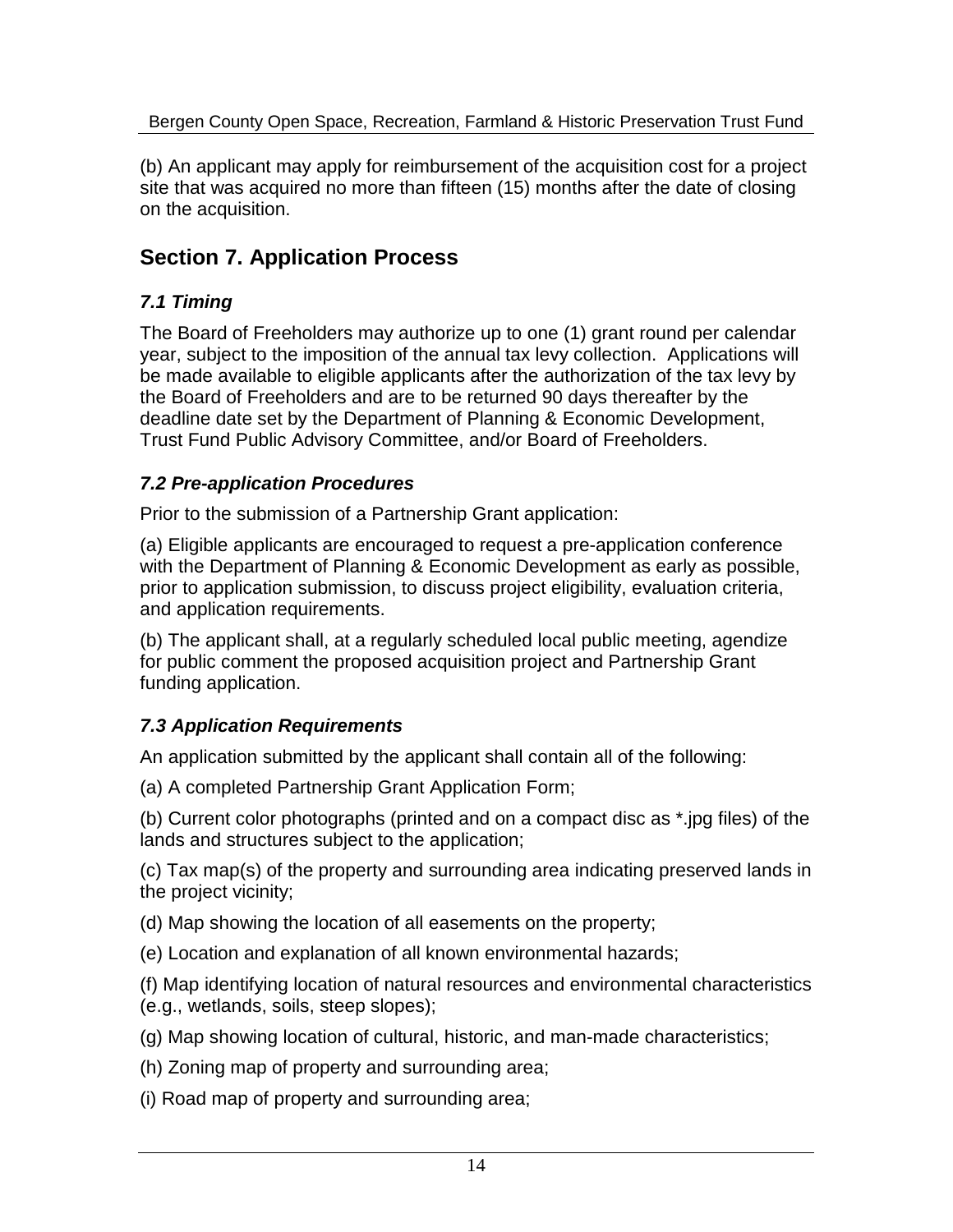(j) Copy of deed restrictions, if any;

(k) Copy of most recently adopted municipal open space, conservation, greenway and recreation plans. An adopted local open space plan is requested in order to submit an application to the Trust Fund. A Recreation and Open Space Inventory as defined in Subsection 2.1. is to be included as part of this plan. (Note that failure to submit an open space plan will in no way preclude the application from being further considered.);

(l) A municipal resolution of support for the acquisition and long-term management along with the minutes of the public meeting at which the application was discussed and public comment was heard;

(m) All applicants are **required**, to submit certified appraisal report(s). See Subsection 7.6, Valuation Procedures;

(n) Completed property owner consent form allowing County staff to enter the property for the purpose of reviewing, evaluating, and photographing all lands and structures subject to the acquisition;

(o) Documentation confirming date of closing for reimbursement funding as identified in Subsection 6.2, if applicable;

(p) Written narrative describing the proposed acquisition project, its purpose, proposed uses, benefits, and importance to the community;

(q) Written detriment analysis narrative explaining any opposition to the proposed project; and,

(r) Written management plan describing how the property will be maintained.

# *7.4 Determination of Eligibility*

Within 30 days of receipt of a complete application, the Department of Planning & Economic Development shall determine if the acquisition is eligible for funding in accordance with Section 5.

# *7.5 Willing Seller*

Applicants are encouraged to obtain a willing seller commitment from the owner of the property.

# *7.6 Valuation Procedures*

In accordance with Subsection 7.3, all applicants are required to submit certified appraisal report(s) in accordance with the Department of Planning & Economic Development's "Appraisal Procedure Document," and by a State-Certified General appraiser who is approved by the NJ Green Acres Program. Appraisers must conform to the standards established by the Uniform Standards of Professional Appraisal Practice. Applicants who are also submitting funding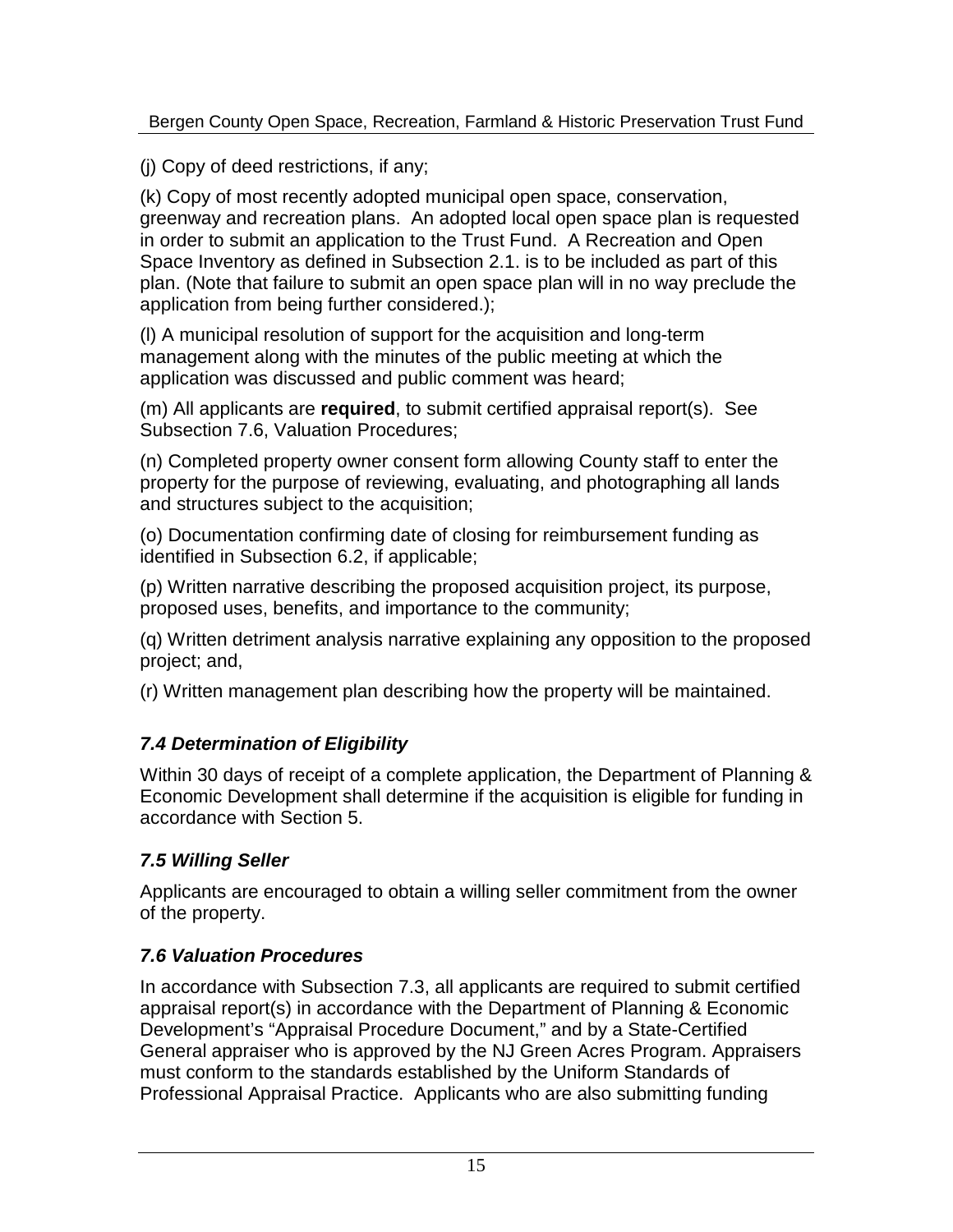requests to Green Acres may submit copies of their Green Acres-required appraisal reports.

The amount of Trust Fund money that may be recommended toward the proposed land acquisition cost would be weighed with respect to the applicant's request and the documentation submitted in support of said request.

The Department of Planning & Economic Development reserves the right to conduct its own appraisal(s) on an as-needed basis.

### *7.7 Application Distribution and Review Process*

The distribution and review of Partnership Grant applications will be conducted as follows:

(a) After the Board of County Commissioners has set the annual levy, the Department of Planning & Economic Development distributes Partnership Grant application forms.

(b) Completed applications are submitted to the Department of Planning & Economic Development by the deadline date identified in the application transmittal.

(c) Applications will be reviewed by the Department of Planning & Economic Development within 30 days of receipt to determine any deficiencies in completeness. If deficiencies are present, then the applicant will be notified in writing and given 15 days from the date of notification to make the application complete or the application will be deemed incomplete for review and returned to the applicant without prejudice.

(d) Letters of eligibility and ineligibility will be sent to applicants submitting applications within 45 days of receipt of application.

(e) Trust Fund Public Advisory Committee members and staff will conduct site visits of lands and structures identified in grant applications and evaluate information provided with the completed application.

(f) The Trust Fund Public Advisory Committee will review the information provided from the application evaluations.

(g) Applicants will be invited to make an oral presentation to the Trust Fund Public Advisory Committee and/or its Open Space Subcommittee.

(h) The Trust Fund Public Advisory Committee shall vote on the recommended funding allocations.

(i) The Director of the Department of Planning & Economic Development, on behalf of the Trust Fund Public Advisory Committee will present the grant award recommendations and amounts to the Board of County Commissioners.

On behalf of the Board of County Commissioners, and before final approval is granted by the Board of County Commissioners, the Trust Fund Public Advisory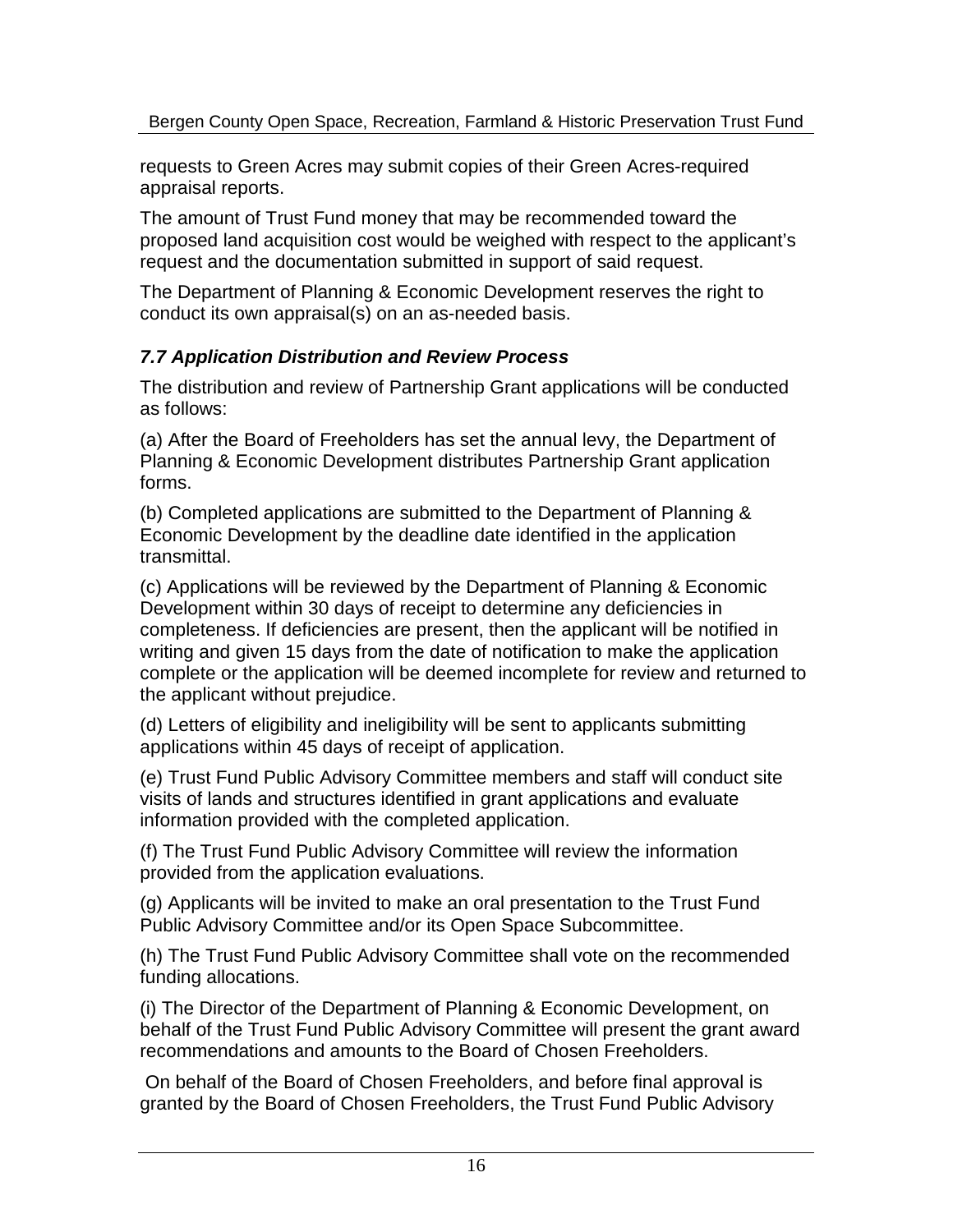Committee will hold at least one public hearing to be held in accordance with N.J.S.A. 40:12-15.1, et seq. to solicit public comment on the proposed grant award recommendations.

(j) All grant award recommendations shall be considered at a Public Meeting of the Board of County Commissioners. A resolution shall be prepared for a Public Meeting authorizing the awarding of grants as determined by the Board of County Commissioners.

### *7.8 Approval or Disapproval of Application*

(a) If the application for Partnership Grant funding is approved, the County of Bergen shall notify the applicant in writing of the amount of the award and any action required by the applicant to proceed with the grant award.

(b) If the application for Partnership Grant funding is disapproved, the Department of Planning & Economic Development shall notify the applicant in writing and offer the applicant an opportunity to meet to discuss the basis for disapproval.

# **Section 8. Project Evaluation Criteria and Point Evaluation System**

### *8.1 Project Evaluation Criteria*

Project evaluation criteria are a broad list of factors, which will be considered when evaluating lands for acquisition. The criteria are in part specifically incorporated into the Partnership Grant Application, the Point Evaluation System, and the overall project evaluation process. The list is being provided for both the applicants and reviewers to assist in the preparation of applications and the review of projects.

The list is not meant to be all-inclusive but shall include the following:

- (a) Environmental/Natural Characteristics
	- 1. Floodplain protection
	- 2. Wetlands protection
	- 3. Steep slope protection
	- 4. Geological significance
	- 5. Threatened and/or endangered species
	- 6. Plant and animal habitat
	- 7. River or stream corridor
	- 8. Known environmental hazards
- (b) Cultural/Man-made Characteristics
	- 1. Presence of historic structure or district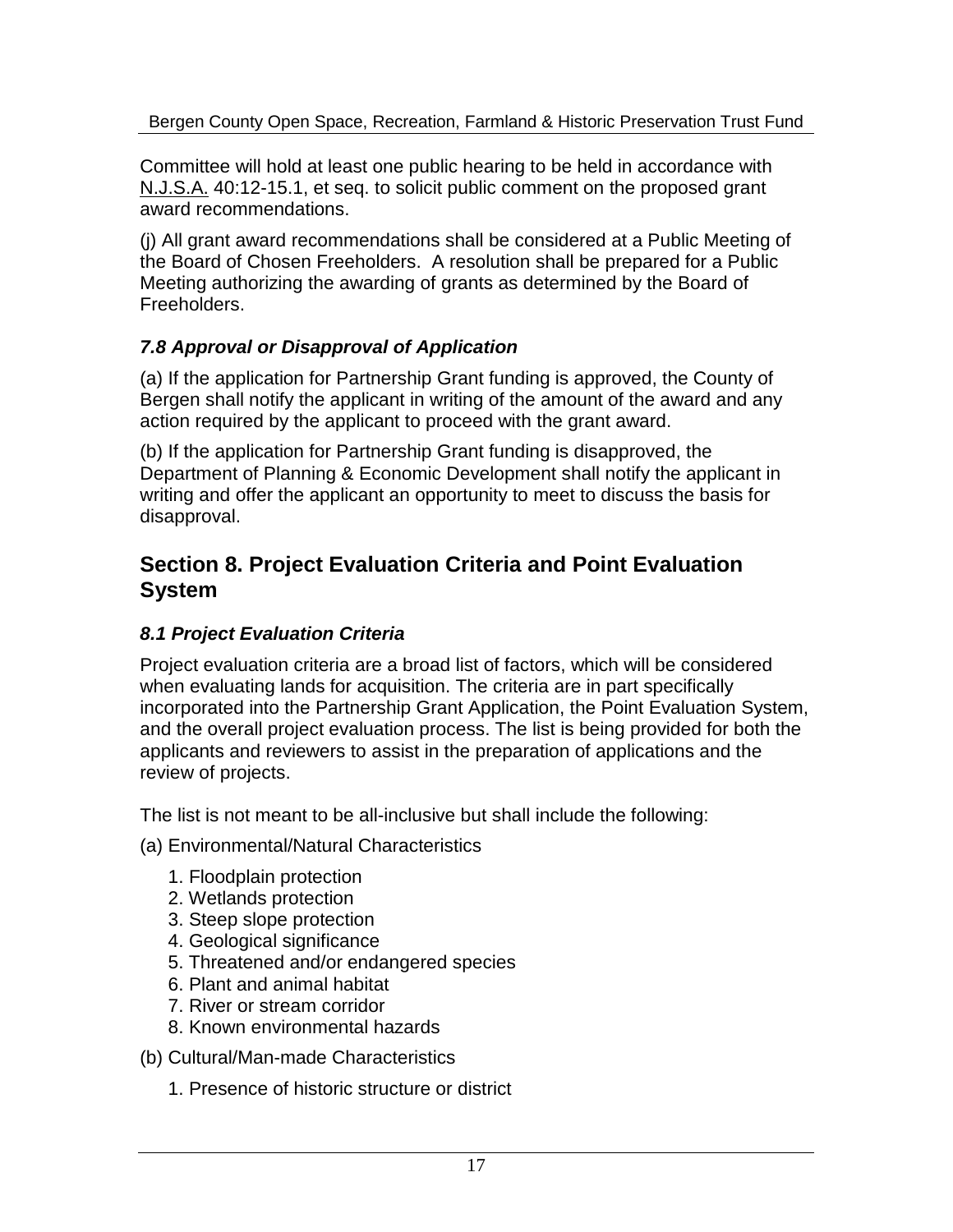- 2. Presence of buildings or structures
- 3. Relationship of buildings to open space
- 4. Relationship to any agricultural property
- 5. Areas of cultural significance
- (c) Planning Relationship and Coordination

1. Relationship to other Bergen County plans including but not limited to: open space and recreation, cultural resource preservation, agricultural preservation, and county master plan.

2. Relationship to municipal plans including but not limited to: master plan, conservation, greenways or open space preservation plan and land development or zoning ordinances.

3. Relationship to State plans including but not limited to: State Development and Redevelopment Plan (SDRP), New Jersey Open Space and Outdoor Recreation Plan Summary, and the New Jersey State Trails Plan.

4. Relationship to regional plans and coordination with adjacent municipalities or counties.

- (d) Recreation/Open Space Uses and Needs
	- 1. Public access
	- 2. Water access
	- 3. Use-specific size
	- 4. Aesthetic views and vistas
	- 5. Linkage possibilities
	- 6. Proposed active and/or passive uses
	- 7. Acquisition opportunities
- (e) Administration and Acquisition
	- 1. Cost of acquisition
	- 2. Methods and difficulty of acquisition

3. Assistance from other agencies or organizations in acquisition and/or management

- 4. Support and commitment from municipal boards and private groups
- 5. Applicant efficacy and project viability
- 6. Long-term responsibilities
- 7. Future development and maintenance
- 8. Restrictions on use of property

# *8.2 Point Evaluation System*

The following point evaluation system will be utilized by designated staff and the Trust Fund Open Space Subcommittee to evaluate grant applications. The point system will be combined with other considerations and used as a guide by the Advisory Committee in making grant decisions.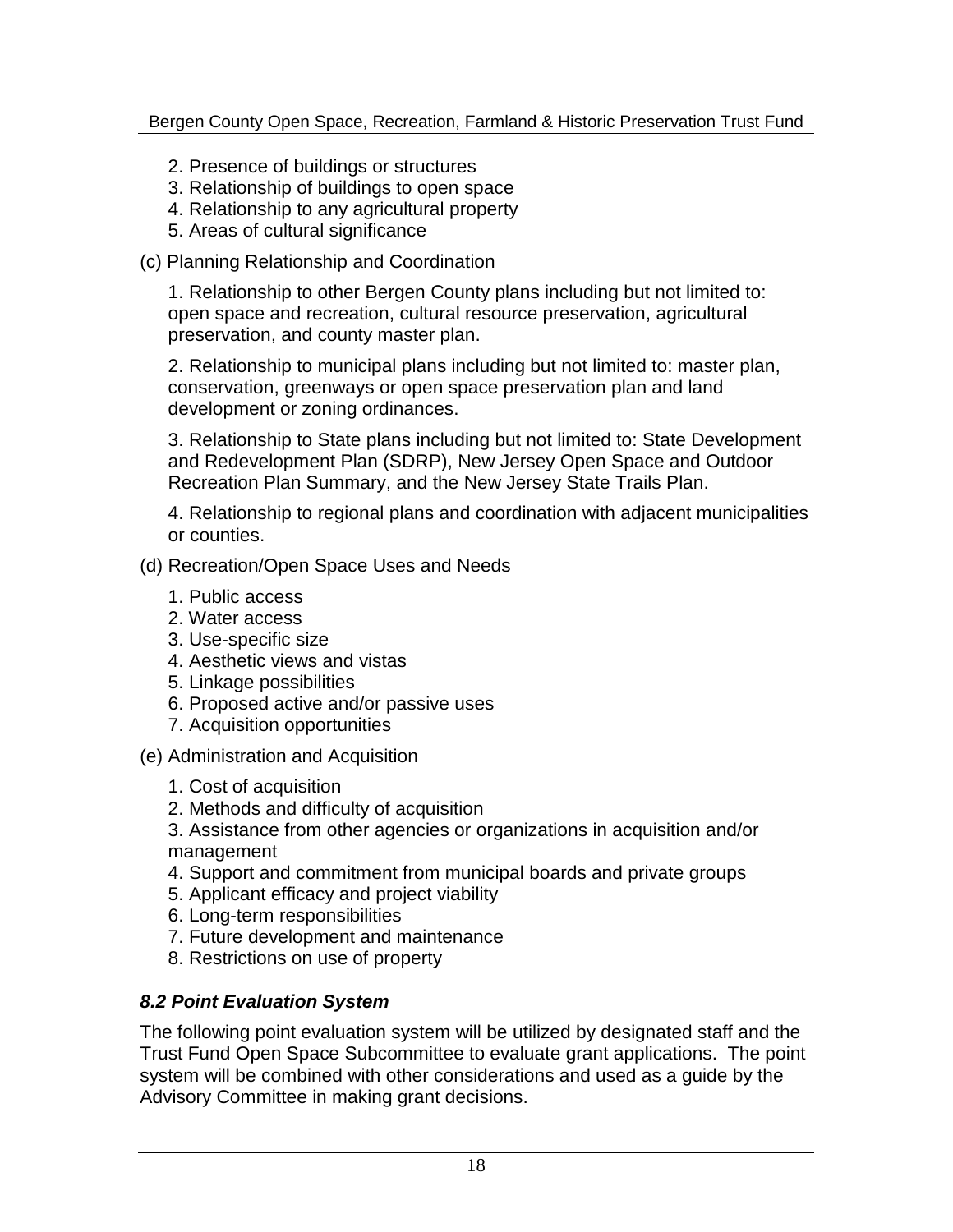There are three evaluation categories with points assigned for each factor therein. The maximum possible total point value is 100. The points shall be assigned to the following categories:

### (a) Category 1: Funding Support

A maximum of 25 points may be assigned based upon the amount of money, other than County Trust Fund money, that the applicant already has in place or is currently being sought from other non-County sources for the project. For each one (1) percent of the anticipated acquisition cost that the applicant provides, the application shall receive one-half (0.5) of a point up to a maximum of 25 points. For example, if an applicant provides 25% of the anticipated land acquisition cost, then the applicant would receive 12.5 points in this category. The applicant may receive additional bonus points for each percentage of the anticipated acquisition cost above fifty (50) percent that is provided.

### (b) Category 2: Project Features

A maximum of 50 points may be assigned based upon the evaluation of the environmental features checklist.

### (c) Category 3: Project Narrative

A maximum of 25 points may be assigned based upon the evaluation of the project's narratives. Said narratives will address such items as potential for the subject land or lands to be developed for non-open space use including housing, commercial, office or industrial; quality and quantity of natural and cultural resources to be conserved or protected from development; projects of regional or county significance; consistency with other plans; proposed uses of the protected property; applicant's efficacy; project viability; etc.

# **Section 9. Trust Fund Award Limit**

# *9.1 County Trust Fund Award Limit*

The County does not grant Trust Fund awards totaling one hundred (100) percent of the anticipated acquisition cost. The County's award amount is limited to not exceed (i) an appraised value or values, (ii) the Green Acres' Certified Market Value, and/or the purchase price should it be the lower of (i) and/or (ii).

For acquisitions making use of Green Acres funding or any other non-County funding, the County Trust Fund award, when combined with other non-County funding sources, is not to exceed the total acquisition cost and/or an appraised value or values and/or the Green Acres' Certified Market Value.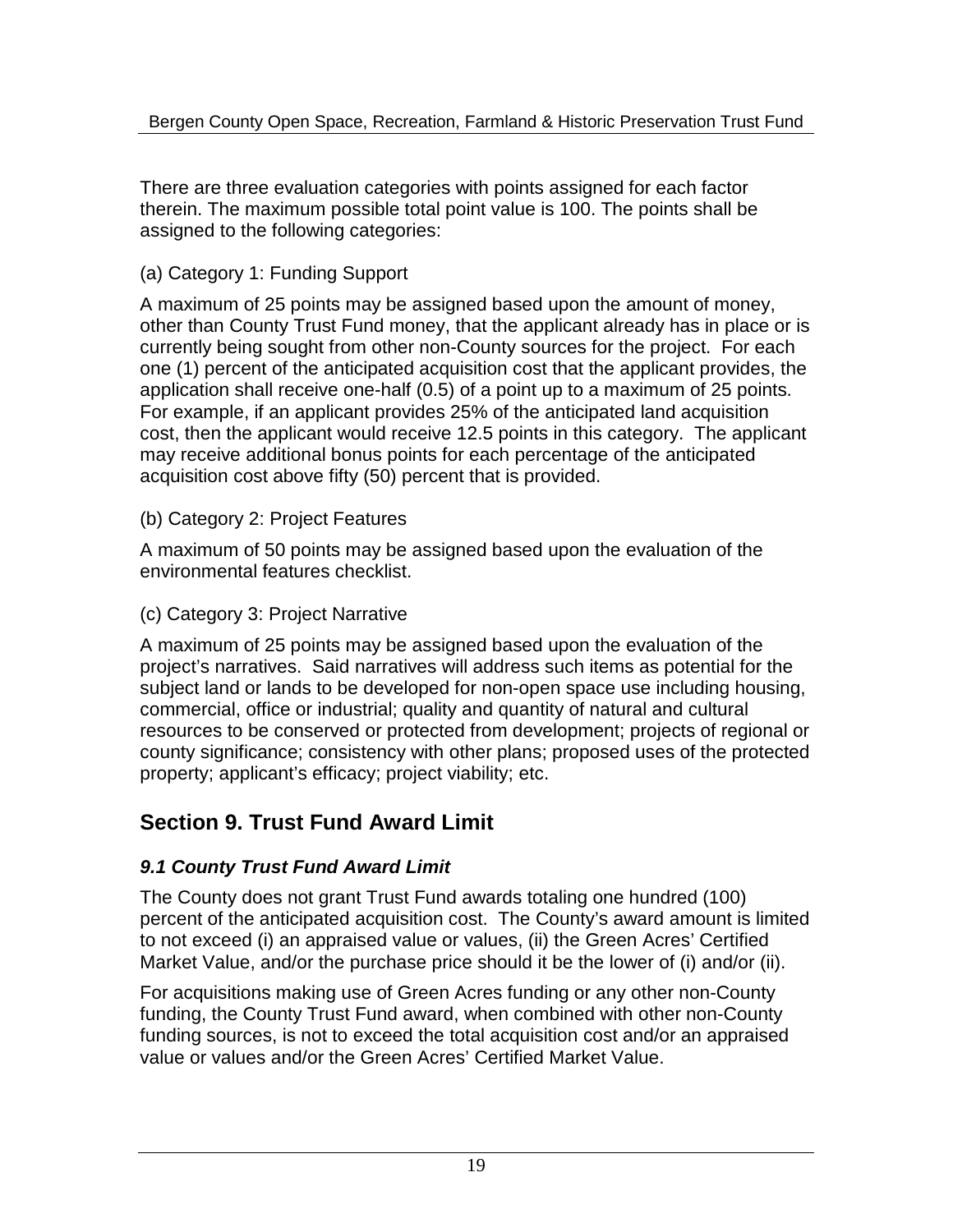# *9.2 Applicant Funding Contribution*

An applicant is strongly encouraged to seek, assemble, and use multiple funding sources, including, but not limited to: Green Acres funding, municipal open space trust funds, general or dedicated municipal funds, other available grants, private fundraising, donations, and bargain sales, etc. An applicant is encouraged, but not required, to contribute its own source of funds toward the proposed land acquisition cost. The contribution of the applicant's own money provided toward the proposed land acquisition cost would be weighed with respect to the applicant's request for County Trust Fund money.

# *9.3 Supplemental Funding*

(a) An applicant may apply for supplemental funding to acquire land, providing that the applicant is limited to receiving no more than two separate Trust Fund awards for the same project, subject to the limitation of Subsection 6.2 (b).

1. All application requirements, in accordance with Subsection 7.3, must be satisfied.

(b) A resubmission for supplemental funding shall constitute a new application on behalf of the subject applicant in the new funding round.

# **Section 10. Grant Administration**

# *10.1 Grant Agreement*

(a) Following review and approval by County Counsel, the Department of Planning & Economic Development shall transmit the grant agreement to the grant recipient. The grant recipient shall ensure that the grant agreement is approved and signed within ninety (90) days of receipt. Any grant agreement not signed and returned within the allotted time shall constitute forfeiture of the grant award. The grant agreement shall contain:

1. An identification of the project site with all lands and structures to be acquired;

- 2. The amount of the grant award;
- 3. The estimated cost of acquisition of the project site;
- 4. Special conditions for the grant as appropriate;

5. All required deed restrictions as attached to this Manual and identified as Grant Agreement Deed Restrictions or as may otherwise be determined as appropriate or necessary by County Counsel to be contained within the deeds of the parcel to be acquired; and

6. Other terms and conditions governing maintenance, use and development deemed appropriate by the Bergen County Board of County Commissioners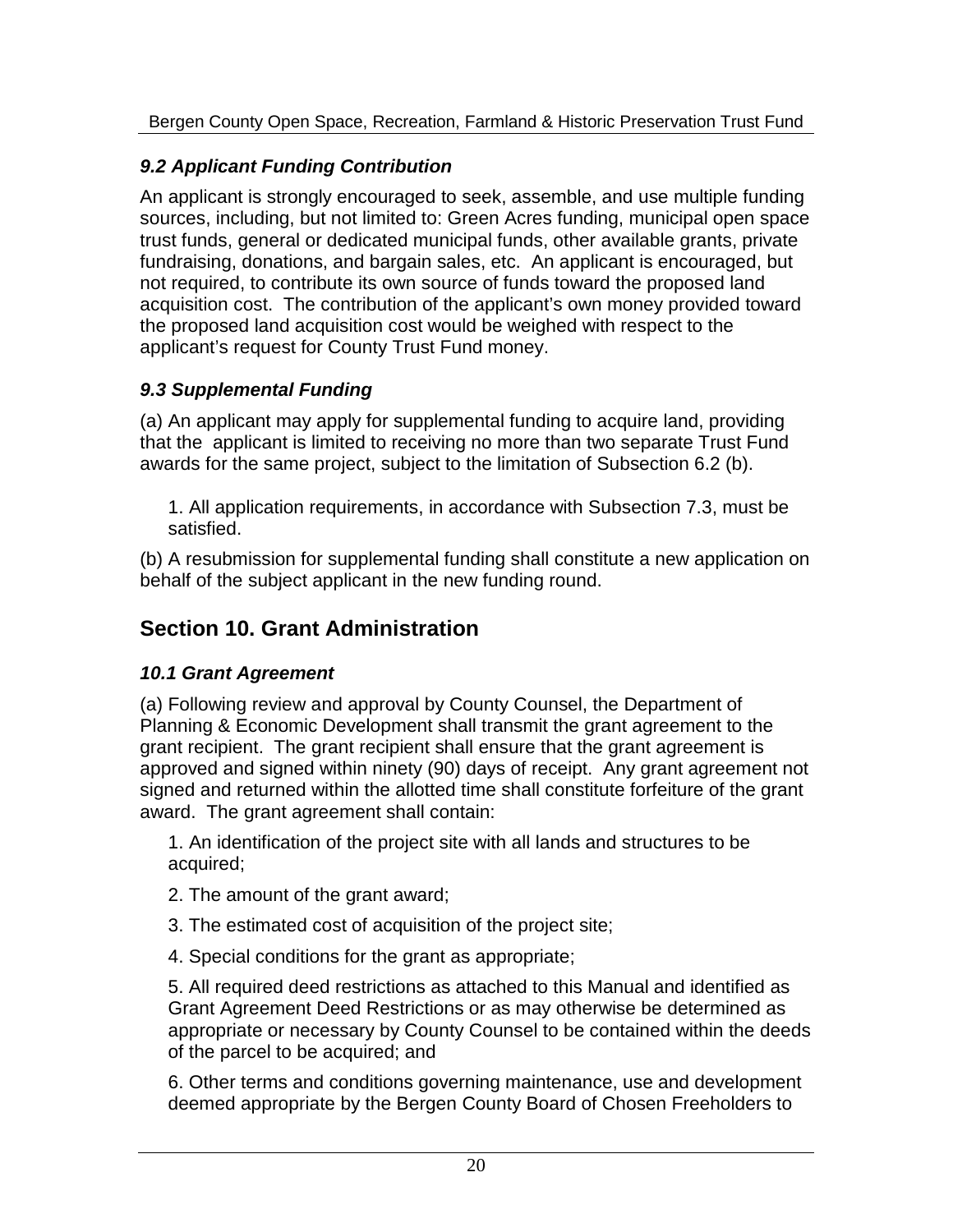to carry out the goals and objectives of the County/Municipal Open Space Partnership.

(b) The grant recipient shall submit, in conjunction with an executed grant agreement, an ISRA letter of non-applicability from NJDEP. In the absence of such a letter, then a Preliminary Assessment Report of the project site is required. If the assessment reveals environmental contamination that is materially different from that indicated in the grant application, the Bergen County Board of County Commissioners reserves the right to either rescind the grant award or place such conditions upon the award as it deems appropriate to mitigate the contamination.

(c) Upon receipt of the executed grant agreement Department of Planning & Economic Development will forward the agreement to the Bergen County Office of County Counsel for execution by formal resolution.

(d) The grant period shall be eighteen (18) months from the date of final County Commissioner approval unless extended in accordance with Subsection 10.3.

(e) The grant recipient agrees to erect and maintain a permanent Trust Fund project sign upon completion of the project.

### *10.2 Negotiations for Purchase of Project Site*

Negotiations for the purchase of the project site shall be the sole responsibility of the grant recipient.

### *10.3 Extensions of Time*

(a) In the event that the municipality/charitable conservancy has proceeded with due diligence and negotiated in good faith but has encountered unforeseen difficulties in the negotiation for acquisition of the project site, the municipality/charitable conservancy may request one (1) extension in which to complete the project. Said extension shall last for no more than six (6) months.

(b) The request for an extension of time shall be submitted in writing by the governing body of the municipality (or the administration of the charitable conservancy, if appropriate) outlining the reasons for the request, the history of the negotiations, and the difficulties encountered.

(c) The request shall be reviewed and granted at the discretion of the Department of Planning & Economic Development. Said extension shall not be unreasonably withheld.

(d) If a formal written extension is not requested by the expiration date of the time period of the grant, the grant award may be forfeited by the grant recipient. The grant recipient may appeal this decision to the Trust Fund Public Advisory Committee. The grant recipient shall be solely responsible for monitoring the expiration of the grant award and requesting any extensions.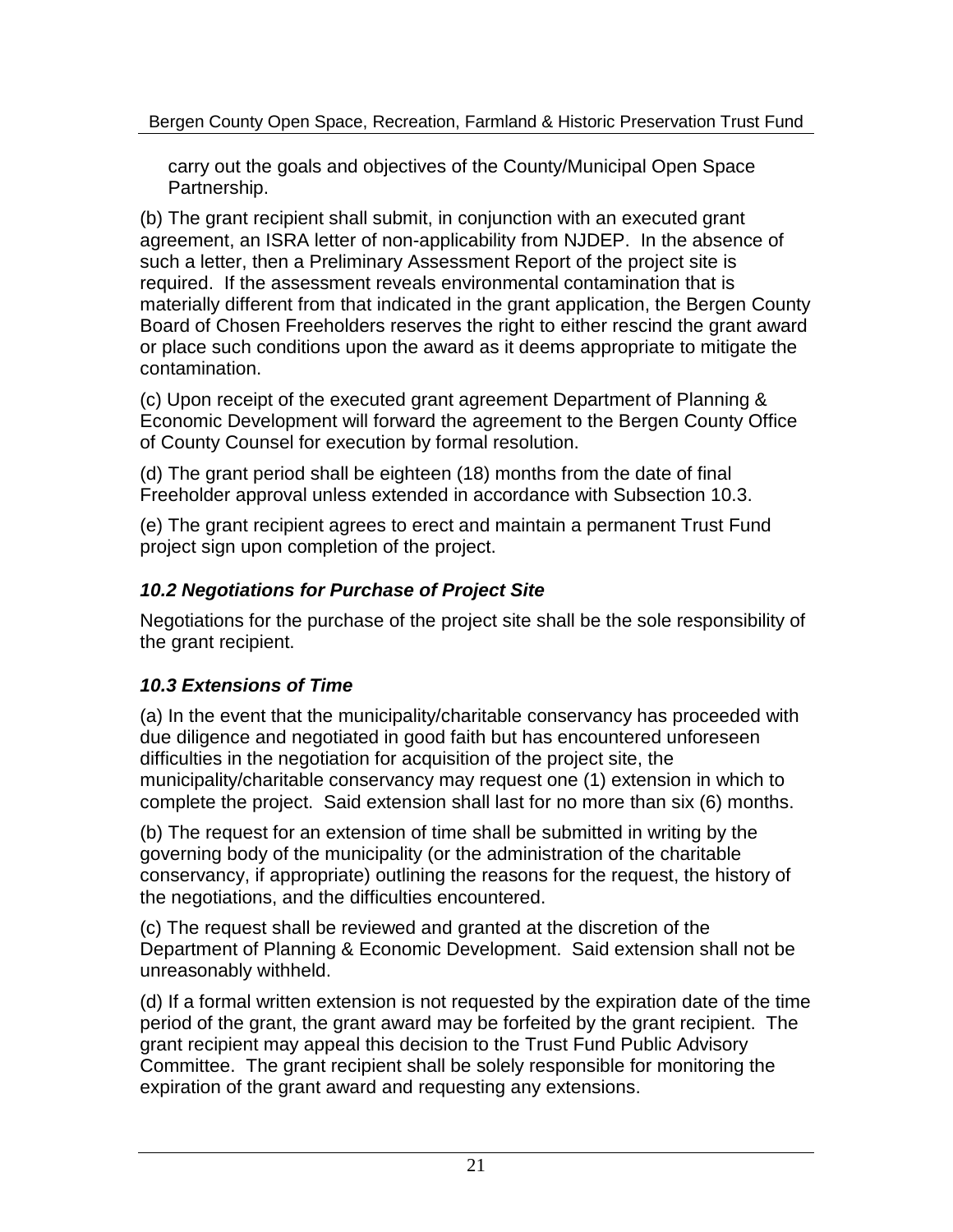#### *10.4 Disbursement of Grant*

(a) The municipality/charitable conservancy shall notify the Department of Planning & Economic Development at least thirty (30) days prior to the scheduled closing on the project site.

(b) Prior to the disbursement of the grant, the grant recipient shall provide to the, Department of Planning & Economic Development all title work, property survey, environmental assessment, and other such required closing documents as to satisfy the acquisition of the subject property.

(c) Upon the completion of the required County of Bergen payment documentation by the grant recipient and review of such closing documents by the County of Bergen as listed in Subsection 10.4(b), the Department of Planning & Economic Development shall direct the Treasurer of Bergen County to release the funds within the grant recipient's account and to make them available upon the closing on the property.

### *10.5 Transfer of Funding*

Transfer of a grant award from one project to another is expressly prohibited.

### *10.6 Parkland Diversion*

A grant recipient that received a Bergen County Trust Fund award shall not convey, dispose of, or divert to a use for other than recreation and conservation purposes any land held by the grant recipient for such purpose at the time of receipt for Trust Fund funding. It is contrary to the mission of the Bergen County Open Space, Recreation, Farmland & Historic Preservation Trust Fund for a grant recipient that was provided funding to acquire a parcel for recreation, historic and conservation purpose and then for said open space parcel to be diverted to a non-open space, conservation or recreation use.

Should a grant recipient seek to dispose or divert Trust Fund funded parkland, a written request must be made to the Director of the Department of Planning and Economic Development addressing the following:

- Detail the compelling public need for the diversion or disposal of public land and the significant public benefit that would result.
- Conduct an alternative sites analysis of the diversion/disposal request.
- Provide for the replacement land to parkland proposed for disposal or diversion at a minimum of equal value and quality or greater.
- The replacement land may not be funded with the use of dedicated open space tax funding (N.J. S.A. 40:12-15.1 through 15.9). Allowing this funding to be used to replace other parkland results in a net loss of protected lands and of funding available to increase parkland holdings.